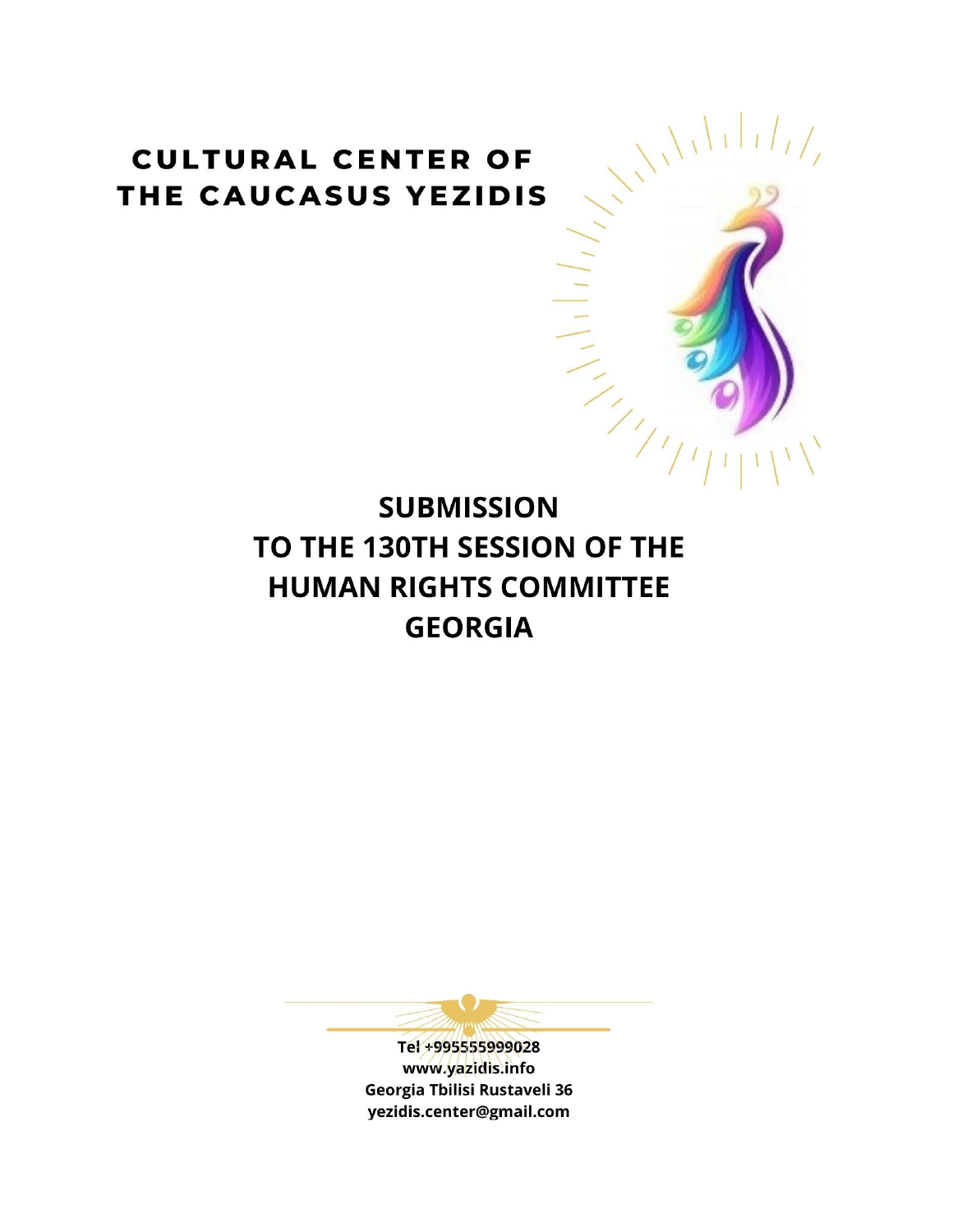This report reflects the position of the "Cultural Centre of the Caucasus Yezidi" (hereinafter- CCCY), which works in the field of protection of rights and freedoms, protection of the cultural heritage of the Yazidi community in their countries of residence.

2. This salary is dedicated to the situation 2012 – 2020 years, i.e. the period covered by the Georgian report.

3. The Authors of the CCCY report welcome the official report of Georgia and share many of its assessments and conclusions. We agree that the government of Georgia is committed to following the country's international obligations in the field of the protection of national minorities in several ways, and that there have been some positive changes in national legislation and domestic policy in recent years.

4. The CCCY report, however, is an alternative to the official one. From the outset, we did not consider confrontation with the government's position or the refutation of official information and official conclusions as our goal. The task of the report was to present a different from the official view of the situation with the involvement of other sources of information. At the same time, we tried, as far as possible, to avoid duplication of general information contained in the government report. This kind of description is intended, in our opinion, to promote a more versatile and deeper understanding of interested international organizations about human rights problems in Georgia, in particular among national minorities, as well as meaningful and constructive discussions on these topics within the country.

5. Georgia is a multi-ethnic state, which building democratic institutions and forging relationships of citizenship. However, the country's success in supporting ethnic minorities, in particular the Yazidi community of Georgia, is insignificant. The Yazidi community of Georgia, which mainly resides in the capital of Georgia Tbilisi is subject to widespread domestic discrimination, hidden and veiled forms of discrimination and xenophobia.

6. Participation of Yazidis in all areas of public life in the country remains very limited, especially they are insufficiently represented in representative bodies, in the field of science, sports, and culture. The level of participation and representation of representatives of the Yazidi community in the socio -political and cultural life of the country is alarmingly low. Due to the lack of real dialogue with the Yazidi community, the feeling of discrimination and alienation is growing in the communities. The problems of the Yazidi community are rarely mentioned.

7. In Georgia, the Yazidi community is being forced to emigrate to Europe, Greece, Russia and other CIS countries. The emigration of young people is very relevant due to the current practice of veiled discrimination, which leads to the stimulation of youth emigration at a very high rate. In turn, youth and student emigration provides a significant impetus for the overall emigration of families of the Yazidi community, parents try to be closer to their children. In general, several reasons have been identified in relation to the Yazidi community in Georgia that encourage them to leave Georgia. The country's authorities explain this only by the presence of economic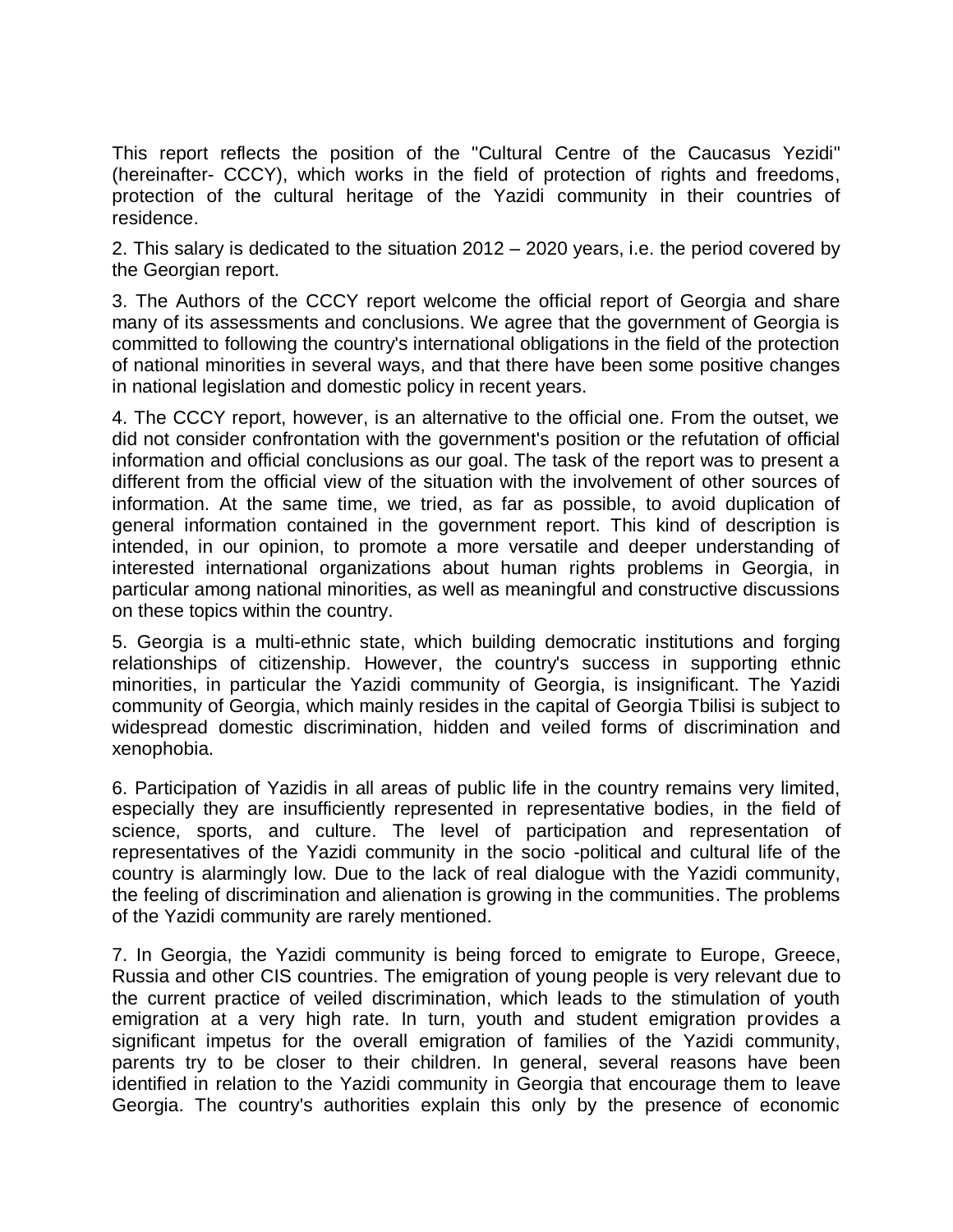difficulties that have arisen throughout the country. The CCCY has identified several factors that encourage emigration: the existence of a form of veiled discrimination, limited access to education, and artificially limited representation in public and cultural political life. Most of the population of the Yazidi community of Georgia believes that they have no future in Georgia due to their belonging to ethnic minorities.

8. The main common feature of minority-related legislation and its implementation practices is the great distance between symbolic and instrumental policies, in other words, between the rhetoric and actions of the authorities.

The part of Georgian legislation that is terminologically and meaningfully related to ethnicity is quite mosaic and complex, both in structure and content. In addition to international treaties, which, according to the Constitution, are part of the country's legal system, the sources of law in this area are the Constitution of Georgia itself, other normative legal acts (in particular, presidential decrees and Government resolutions).

9. Georgia's legislation in the field of protection of the rights and freedoms of ethnic minorities, despite having many General and declarative formulations, is nevertheless still characterized by isolation from democratic law enforcement and effective practical implementation. Although the basic principles of protection of ethnic minorities are expressed in the Constitution of Georgia of 1995. The country has not yet adopted a law directly and fairly regulating the rights and obligations of minorities and defining their status.

10. Despite the development of democratization processes in Georgia, officials (in the rank of advisers or Ministers, heads of committees, heads of agencies), dedicated to problems of ethnic minorities and civil integration are not sufficiently effective in such matters, as are representatives of the executive and cannot, on the basis of their status, to maintain complete independence and impartiality.

11. The Yazidi community as an ethnic minority has been mentioned less and less in the media sphere of our country in recent years. For example, there are news programs in other languages of national minorities, but, for example, in Kurmanji (the language of the Yazidi community) isn't any information transmission. This indicates that the Georgian government is appealing to the larger scale of national minorities in Georgia. This leads to a feeling of austerity and the sense of inferiority in the world, what is possible when equally supported by covert forms of discrimination. This shows that the problems and aspirations of the Yazidi community are not on the agenda of any state structure, and even those structures, whose job is to protect the rights and freedoms of national minorities.

The level of participation of persons belonging to the Yazidi community in spheres of life can be considered as one of the indicators of the level of pluralism and democracy of the entire society. It should be noted with regret that the lack of proper participation of the Yazidi community in all spheres of life, without exception, leads the community nominalization.

Media coverage of the Yazidi community in Georgia creates general passivity in civil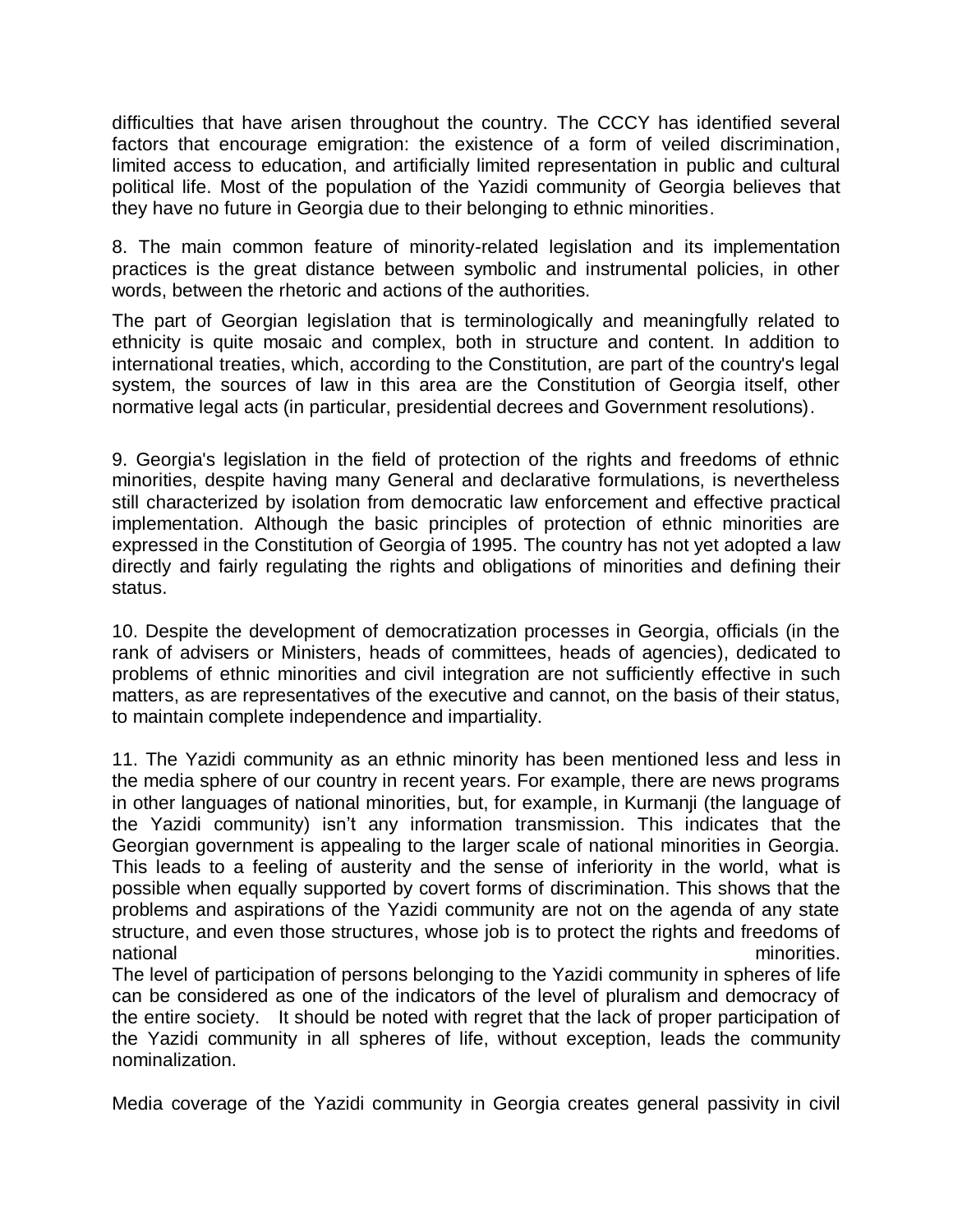society. The Yazidi youth are confused. On the one hand, they want to emphasize their identity, but face the problem of being ignored and manipulated by state institutions, which subsequently affects civil society as well. Yazidis face a dilemma -in order for them to climb the career ladder, they have the choice to either ignore their national identity or give it up for the sake of their career.

12. As with civil rights, the cultural rights of the Yazidi people in Georgia impose an obligation on the state, namely, the obligation to respect, protect and implement these cultural rights. The obligation to respect rights requires the state to refrain from interfering with the enjoyment and additional and intensive promotion in the enjoyment of cultural rights. The obligation to exercise rights requires the state to take appropriate legislative, administrative, budgetary and other measures for the full realization of cultural rights. The Yazidi community stands on the side-lines of these commitments.

The situation with respect to the rights to share and develop culture with other members of the Yazidi community in Georgia largely reflects the General situation with human rights and freedoms. Today in Georgia, the cultural rights of the Yazidi community are given secondary importance (sometimes not given at all). However, international experience and history have shown and proved the opposite. It is the availability and exercise of cultural rights, access to culture, that provides society with the basis for democratization and the establishment of a state governed by the rule of law. It was underdeveloped cultural rights and access to culture by ethnic minorities to ensure the awareness of the public and the establishment of a legal state. Considering the situation of cultural rights of the Yazidi community in Georgia, one can see an almost identical situation – the rights to culture of the Yazidi community are gradually dissolving and disappearing.

The state has reserved for them the right to enjoy cultural rights. But the Yazidi community does not have a real enough mechanism of protection and preservation, access to culture. The feeling of proactive connivance on the part of the state and the lack of political will does not justify the current situation and situation of the Yazidi community. The real possibility that the Yazidi community has access, development, and preservation of its characteristics, traditions, and culture is reduced to a minimum. In the future, it will go to zero.

The Yazidis of Georgia still have one main cultural centre, one "Sunday school", which was created by the efforts of the community itself, but not by the state, and therefore functions in a limited framework. The Yazidi community is deprived of its theatre, and there is no encouragement or support for Yazidi cultural scholars, artists or other artists. In General, this can be described as follows: the Yazidi people are not given the opportunity to organize and shape their cultural life anywhere, do not encourage or support this initiative. In this case, the only hope is placed on their own organizations – their cultural experts, historians, their businessmen, on people who still value their Yazidi people, their culture, their history and the right of their children to a Yazidi future.

13. The Yazidi community of Georgia should participate in cultural, social, economic and socio-political life, thus integrating into the life of the entire society in the countries of residence. The Yazidi community of Georgia should not only have the right to their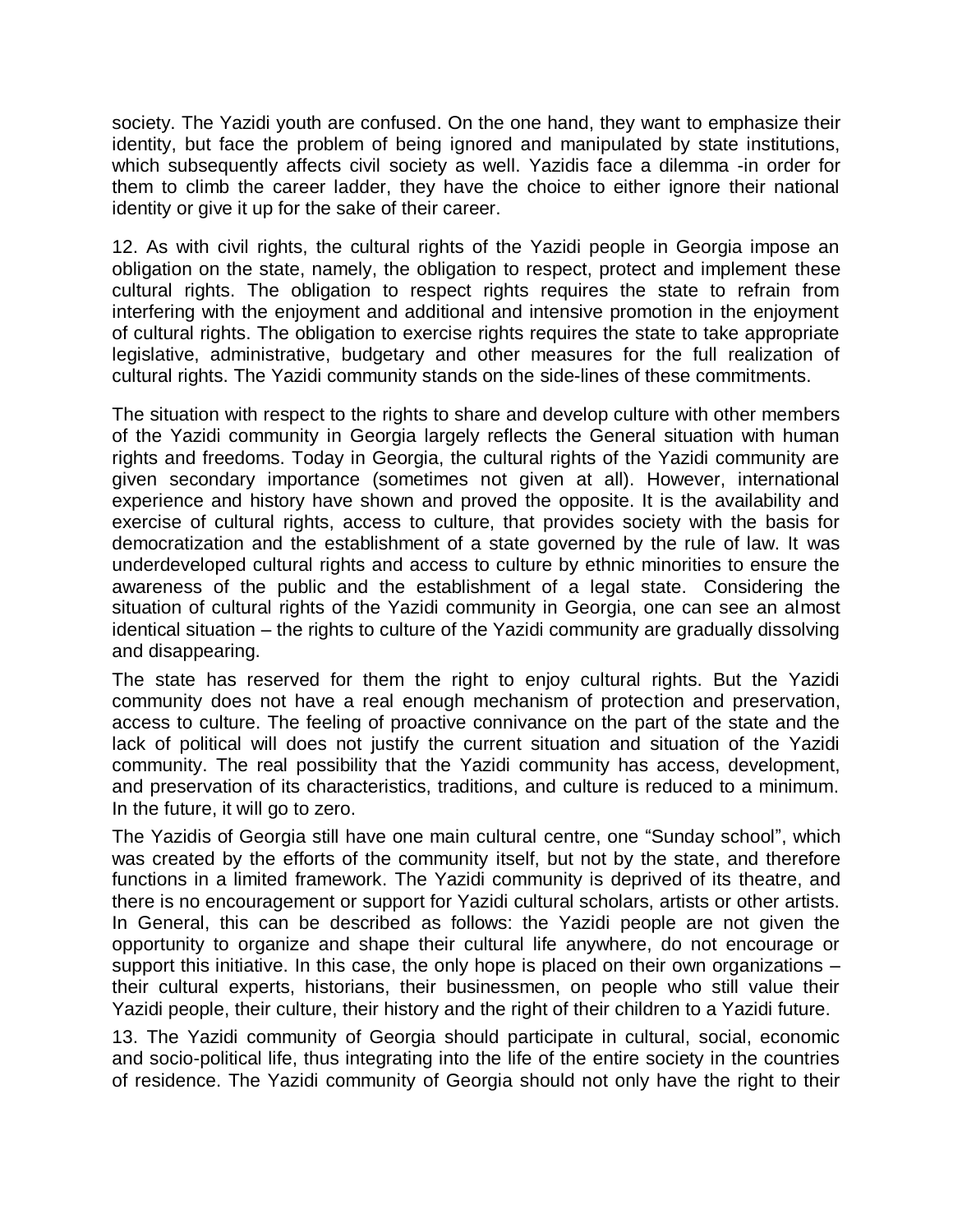own identity, culture and religion, but also have the right to a full-fledged education, which is unfortunately denied.

Representatives of the Yazidi community in Georgia note: "It is very important for us that the native language of the Yazidis is recognized and considered as part of the linguistic and cultural heritage where we live, whether in Germany, Russia, Georgia or Armenia. Today, we need the authorities of these countries to conduct an active and consistent policy in the field of education in order to protect our rights to a full education in our native language."

This implies, first of all, the need to learn the official language and at the same time, the availability of appropriate opportunities for teaching their native language or in their native Yazidi language. Unfortunately, we see that there is a lack of instruction in the state language due to the lack of instruction in the native language.

Today, education is a tool for preserving identity, including outside the areas of significant or traditional residence of the Yazidi community, whether in Germany, Georgia, Russia, Armenia or in the whole world. Education concerns not only the system of regular compulsory school secondary education, but also pre-school, higher and special education.

Representatives of the Yazidi community say at meetings: "it is very important for us that the native language of the Yazidis is recognized and considered as part of the linguistic and cultural heritage of Georgia".

Today, the Yazidi community has a great need for professional education, adult education, and training of professional groups, including lawyers, police, journalists, government officials, and even political and public figures.

It can also include educational activities outside of traditional schools, such as religious education classes or summer education camps. All this the Yazidi community is banal and devoid of.

The lack of access to secondary education in their native language creates a lack of competitiveness for the Yazidi community, makes the Yazidis very weak as a community, and this affects the real lack of representation in many spheres of social and political life.

Today, we can state the fact that the system of education in the native language of the Yazidis in Georgia has been gradually being destroyed, and this process has been going on for the past 30 years.

The reality is that in view of the importance of pre-school education in their native language, the country's educational system has ceased to take into account the language and culture of the Yazidis. From the Yazidi community in Georgia no preschool institutions, children's homes in their native English language.

Many Yazidis, Yazidi organizations and international organizations perceive such steps as assimilation. Many specialists, legal experts and human rights defenders consider this a restriction on the right to education, and this restriction makes itself felt in the future in the performance of students, during their studies they always face difficulties in obtaining education in their native language.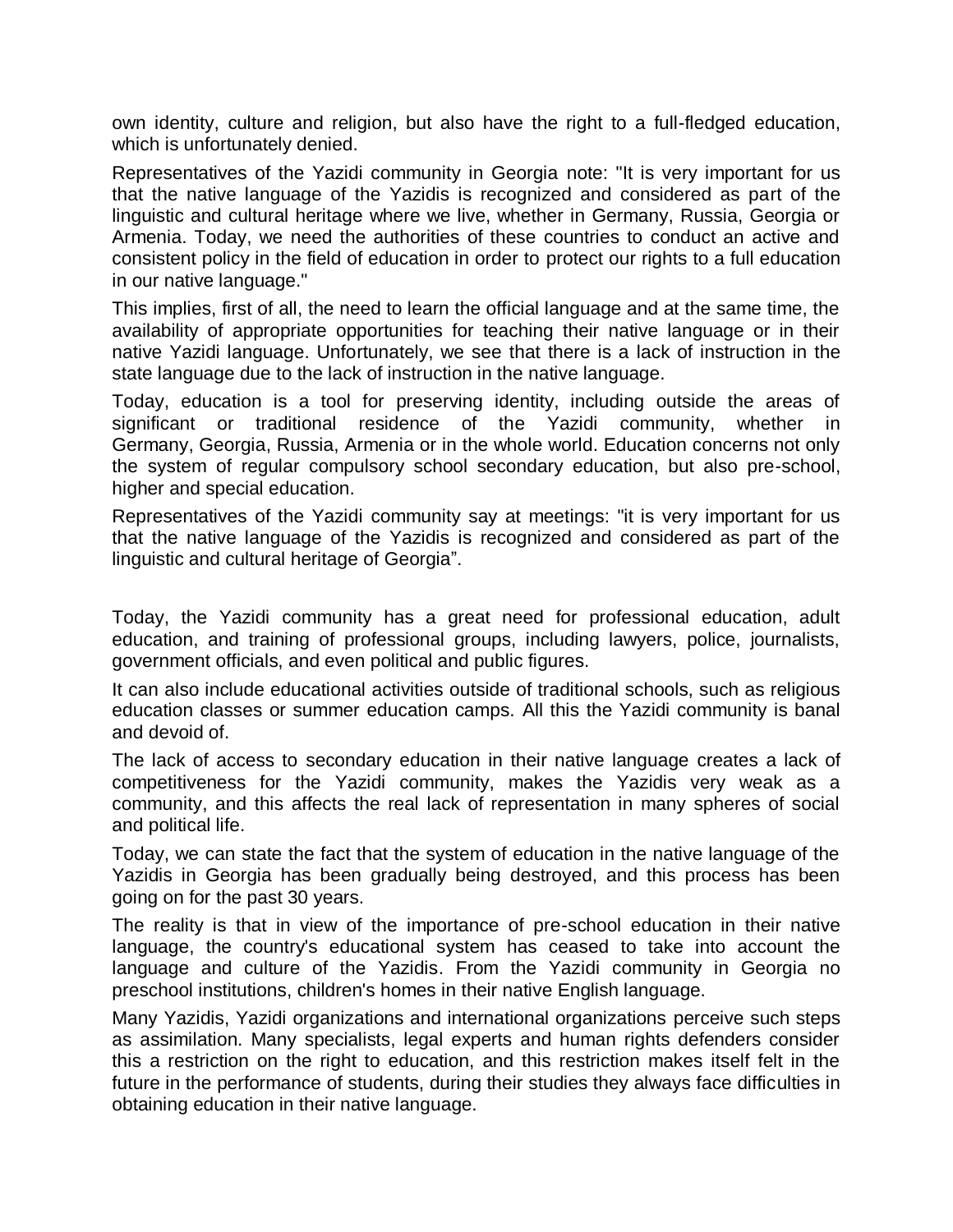In places where Yazidis are dispersed, parents begin to think about sending their children to kindergartens in the language of the titular nation, and then to schools with a non — native language sector. All this is so interconnected and intertwined, but in the end, it comes down to one thing — the virtual disappearance of the right and opportunity of Yazidis to receive education in their native language.

It is important to note that we are talking about the existence of an international and constitutional right to receive education in their native language. When this right to opportunity disappears – it is already discrimination, and the whole Yazidi community is directed towards assimilation.

Today's children and entire generations before them from areas of compact housing in the majority do not know how to read or write in their native language, and they prefer not to speak in their native language. They were denied the opportunity to receive education in their native language.

If you look closely at the Yazidis today, they have features of blurring ethnic identity, there are features of assimilation. Naturally, the Yazidi community, the socially active part of the Yazidis, have a fear that this same method of education will continue in secondary schools and in the future, which will lead to the disappearance of the Yazidi identity.

Unfortunately, in Georgia in educational programs not included properly such subjects as national history, culture, etc. History and geography of the Yazidi people for children of the Yazidi community.

As noted, and stated by the overwhelming majority of Yazidi public organizations around the world, today the Yazidi community faces the threat that in the next 20 years the Yazidis will lose their language and identity.

The Yazidi community does not see any interest on the part of the state's educational structures in resolving the above-mentioned problems, or in training national personnel for pre-school institutions and secondary schools of the Yazidi community. It is becoming obvious that the States are not interested in training personnel and teachers for the educational system of the Yazidi community. This provision is contrary to international obligations and to the legislation of these countries themselves. Today, it is important for the Yazidi community to suspend practical actions aimed at passive assimilation of the Yazidi community.

14. As it was noted in the official report that the Ministry supports activities aimed at promoting the culture of representatives of ethnic minorities and intercultural dialogue. The Ministry of education, science, culture and sports (MESCS) supports ethnic minority theatres, museums and cultural centres. A program to support the culture of national minorities is also being implemented. However, unfortunately, all the above-mentioned processes passed by the Yazidi community, and nothing was done that could support the culture of the Yazidi community.

15. In its report, the government noted financial support for officially recognized religions in Georgia. financial support was provided to the Muslim community, the Roman Catholic community, the Armenian Apostolic community, and the Jewish community in